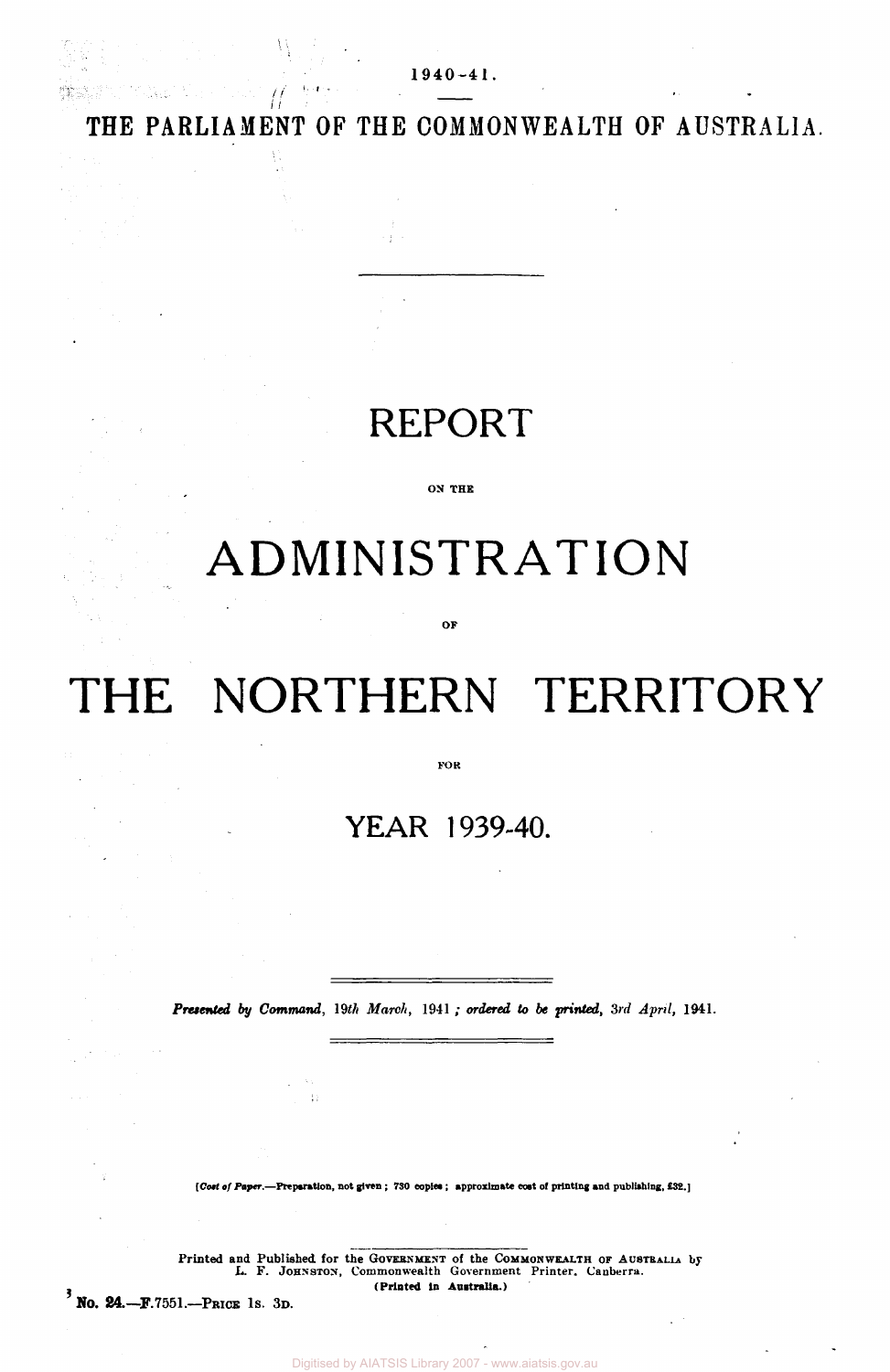| The following is an analysis of the year's transactions :-                     |                      |           |                |                |             |           |       |
|--------------------------------------------------------------------------------|----------------------|-----------|----------------|----------------|-------------|-----------|-------|
|                                                                                |                      |           |                |                | £           |           | s. d. |
| Value of estates current 30th June, 1939                                       |                      |           |                |                | 3,044       | $\bf{0}$  | 5     |
| Receipts as per cash book from 1st July, 1939 to 30th June, 1940               |                      | 3,614     | -1             | - 3            |             |           |       |
| Interest on Commonwealth Savings Bank Accounts                                 | 40                   | 9         | 9              |                |             |           |       |
|                                                                                |                      |           |                |                | 6,698 11    |           | 5     |
| Disbursements from 1st July, 1939, to 30th June, 1940                          |                      |           | $\pounds$ s.d. |                |             |           |       |
| Duty, fees and postage                                                         | $\ddot{\phantom{a}}$ | 98        | $3 -$          | $\overline{5}$ |             |           |       |
| Unclaimed estates paid to Revenue                                              | $\ddot{\phantom{a}}$ | 296 3 8   |                |                |             |           |       |
| Claims paid to creditors of Estates                                            | $\ddot{\phantom{a}}$ | $1,076$ 7 |                | $\mathbf{2}$   |             |           |       |
| Amounts paid to beneficiaries                                                  |                      | 230 18    |                | 4              |             |           |       |
|                                                                                |                      |           |                |                | 1,701 12    |           |       |
| Values of estates current 30th June, 1940<br>Assets as at 30th June, $1940 :=$ |                      |           |                |                | 4,996 18 10 |           |       |
| Commonwealth Bank Balance                                                      |                      | 1,741     |                | 7              |             |           |       |
| Commonwealth Savings Bank Accounts                                             |                      | 3,255     | 9              | $\bf{3}$       |             |           |       |
|                                                                                |                      |           |                |                | 4.996       | - 18 - 10 |       |

#### PATROL SERVICE.

Both the patrol vessels *Kuru* amd *Larrakia* have carried out patrols during the year and very little mechanical trouble was experienced with either of them.

*Kuru* has fulfilled the early promise of useful service by steaming 10,000 miles on her various duties, frequently under most adverse weather conditions. In January last she rendered valuable assistance in the refloating of MV. *Merkur* at East Vernon Island, and her performance during the relief trip to Roper River at the time of the Mission Station's isolation by floods speaks well for the staunchness of the vessel's hull and the reliability of her machinery. *Kuru* has, as yet, undergone no large overhaul, but I do not think it will be necessary for the vessel to leave Darwin when overhaul becomes due at the end of 1940.

*Larrakia,* run as a two-engined ship, has covered 4,120 miles on patrol, with most satisfactory engine performance.

Both *Kuru* and *Larrakia* have done a considerable amount of co-operation with the Defence Forces since the outbreak of war, whenever this has been required.

There has been a definite improvement in the behaviour of lugger crews during the past twelve months and their contacts with natives have been reduced to a minimum.

#### NATIVE AFFAIRS.

The Commonwealth Government's policy of native administration was discussed with the Honorable the Minister for the Interior, Senator Foll, during his visit to Darwin in August, 1939, and it was decided that the Director of Native Affairs should prepare recommendations on the organization required to put into operation the policy of the Commonwealth Government set down in 1938.

At the same time, in view of stringent economies then found necessary for the requirements of defence, it was agreed that the recommendations should be confined to the minimum organization necessary to carry on essential services until conditions improved sufficiently for the full policy to be put into effect.

In accordance with the discussions with the Minister, the requirements of the Native Affairs organization were outlined, and at the same time attention was directed to the activities which should be developed as essential services.

The recommendations were presented in two sections, one of which dealt with Native Affairs generally, while the other was confined to the requirements of persons of part-aboriginal blood, the so-called half-castes of the Territory.

In due course, the Director's report was considered by the Minister, who determined that, although the recommendations contained therein were sound in principle, the plans outlined should be put into operation as a gradual process, as money became available.

The Minister decided to approve of certain specific recommendations, and during the remainder of the year, in addition to carrying out routine work, the officials of the Branch were engaged on activities directed to bring these decisions into effect.

F.7551.—2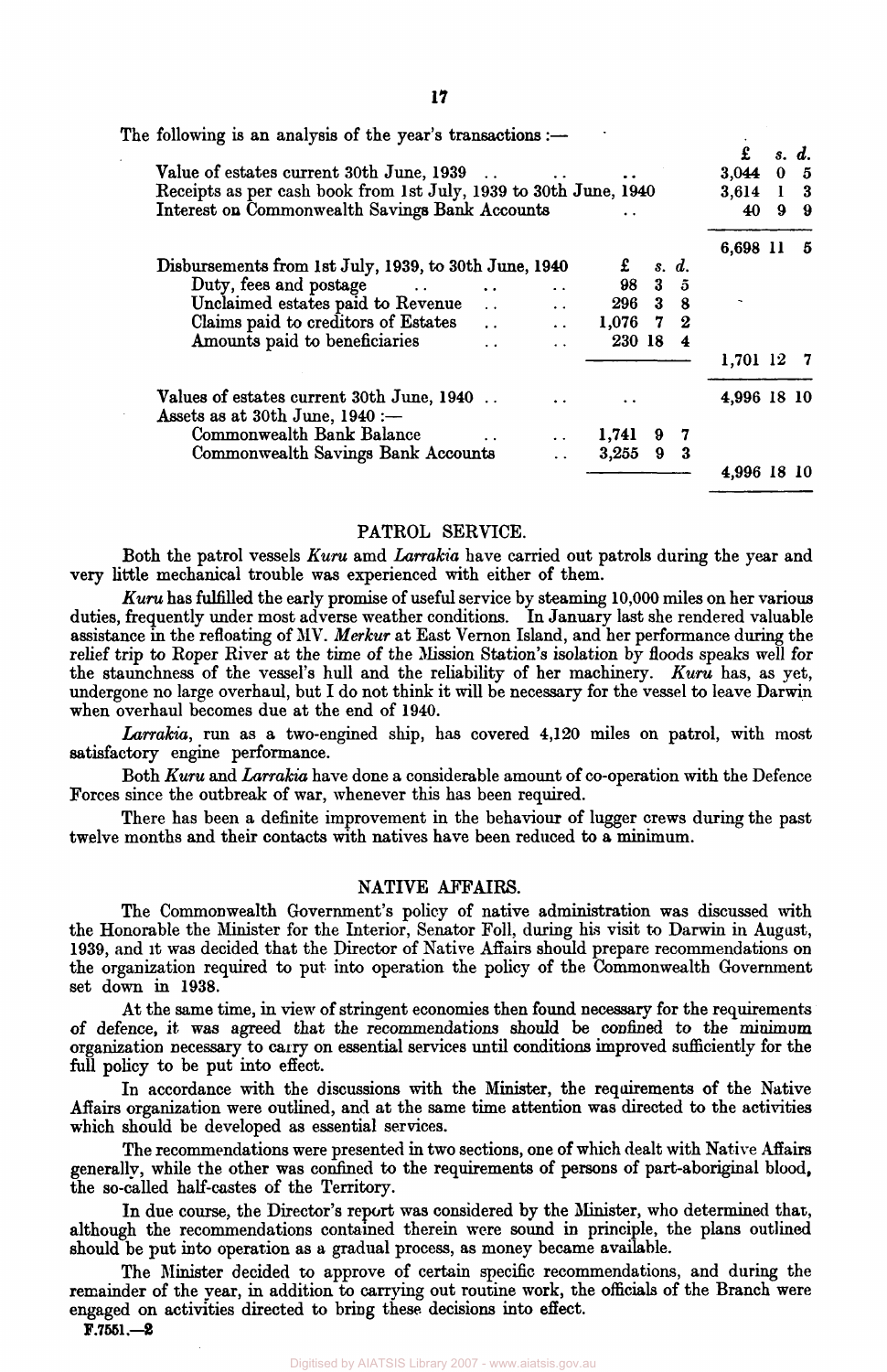#### ABORIGINAL AND HALF-CASTE POPULATION.

The census taken at 30th June, 1940, showed that the aboriginal and half-caste population of the Northern Territory was as follows :—

|                                        |                                             |                                      |                                  |                                                                     | Aboriginals.             | Half-castes. |  |
|----------------------------------------|---------------------------------------------|--------------------------------------|----------------------------------|---------------------------------------------------------------------|--------------------------|--------------|--|
| Adults-<br>Male<br>Female<br>Children- | $\ddot{\phantom{1}}$<br>$\sim$              | $\bullet$<br>$\bullet$ $\bullet$     | $\bullet$ $\bullet$<br>$\cdot$ . | $\ddot{\phantom{1}}$<br>$\bullet$                                   | $\sim$<br>6,229<br>4,682 | 261<br>218   |  |
| Male<br>Female                         | $\bullet$ $\bullet$<br>$\ddot{\phantom{0}}$ | $\bullet$ $\bullet$<br>$\sim$ $\sim$ | $\cdots$<br>$\sim$ $\sim$        | $\bullet$ $\bullet$<br>$\bullet\hspace{0.4mm}\bullet\hspace{0.4mm}$ | 1,545<br>1,442           | 212<br>211   |  |
| Totals                                 |                                             | $\bullet$ $\bullet$                  | $\cdot$ .                        | $\ddot{\phantom{0}}$                                                | 13,898                   | 902          |  |

#### The following table shows how they were distributed:—

|                                                                                                                                       |                                                                                     |                                                                   | Male.                          | Female.                        |
|---------------------------------------------------------------------------------------------------------------------------------------|-------------------------------------------------------------------------------------|-------------------------------------------------------------------|--------------------------------|--------------------------------|
| Nomadic<br>$\cdots$<br>$\bullet$ $\bullet$<br>In Regular Employment<br>In Supervised Camps<br>Others<br>$\sim$<br>$\bullet$ $\bullet$ | $\bullet$ . $\bullet$<br>$\ddot{\phantom{0}}$<br>$\ddotsc$<br>$\bullet\quad\bullet$ | $\bullet$<br>$\ddot{\phantom{0}}$<br>$\cdot$ $\cdot$<br>$\cdot$ . | 3,299<br>2,274<br>1,882<br>792 | 2,673<br>1,131<br>1,951<br>798 |
|                                                                                                                                       |                                                                                     |                                                                   | 8,247                          | 6,553                          |

#### CONTROL BASE, GARDEN POINT, MELVILLE ISLAND.

The Control Base established last year at Garden Point, Melville Island, helped to regulate contacts between aboriginals and the Asiatic crews of pearling vessels.

Large numbers of aboriginals visited the Base from time to time and on one occasion 350 natives rested there. The average number of aged and infirm, and workers rationed reached 209.

Forty acres of land were prepared for an aerodrome, and further country was cleared for agricultural purposes. Experimental gardening continued and crops of melons and sweet potatoes were consumed by the natives.

Under the supervision of the Control Officer aboriginals erected a store and additions to the staff cottage, and fenced garden plots. Native huts were also completed. Iron-wood logs were cut in preparation for the erection of permanent buildings.

The base was visited by a Medical Officer on two occasions and medical surveys of the residents were carried out. Excepting for a mild epidemic of mumps, the health of the community was normal.

The Roman Catholic church intends to establish a training institution for half-castes at Garden Point in the near future, and when this plan comes into operation, the organization of the Control Base will be reviewed.

#### NATIVE EDUCATION.

During the year, 586 children attended schools for aboriginals in the Northern Territory, the daily average attendance of children at the Bagot Reserve being 22.

One hundred and forty-seven children received tuition in the Government Half-caste Institutions at Darwin and Alice Springs respectively, and an additional 160 half-caste children attended the Public School and the Roman Catholic Convent, receiving the same tuition as European pupils.

At the Alice Springs Half-caste Institution, two of the pupils passed the qualifying certificate examination conducted by the South Australian Education Department, in November, 1939, one gaining 620 and the other 479 marks out of a possible 700 marks, a creditable performance, as this is the first time pupils of this school have sat for this examination.

One of the successful candidates was awarded a bursary and is now continuing his education in the Church of England All Souls' School, Charters Towers, Queensland.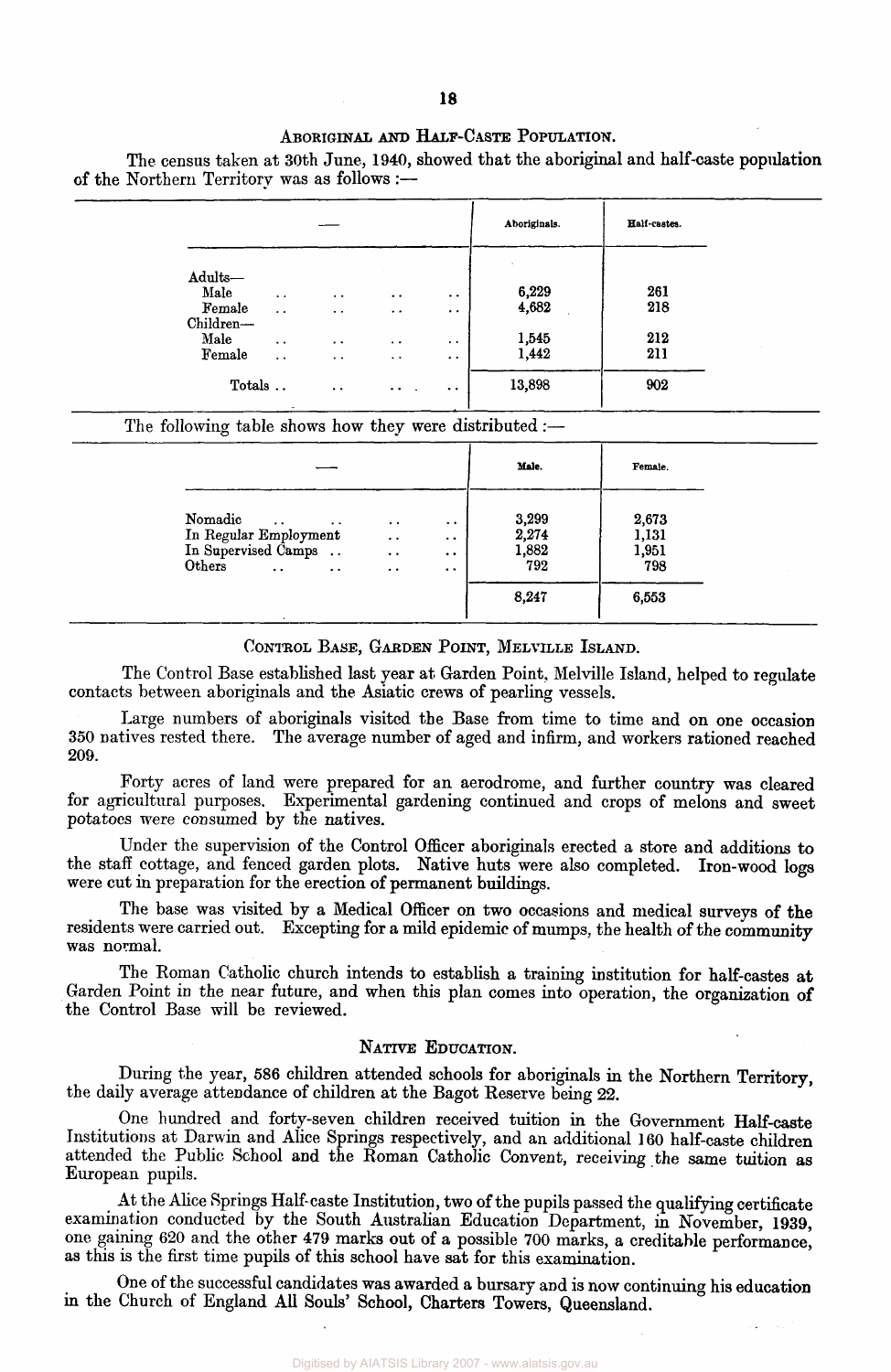Classes in experimental agriculture and the growing of vegetables have been conducted by the Head Teacher. The pupils have built the necessary fences and gates and have satisfactorily performed the studies connected with these developments.

#### EXEMPTION FROM THE ABORIGINALS ORDINANCE.

Sixty-two half-castes were granted exemption from the provisions of the Aboriginals Ordinance.

#### MARRIAGES.

Permission was granted for the marriages of 27 female half-castes—9 with Europeans and 18 with half-castes, and also for the marriages of 6 female aboriginals—3 with Europeans and 3 with half-castes.

#### EMPLOYMENT.

Two hundred and ninety town licences and 351 country licences were issued, and 293 agreements were entered into by employers of aboriginals and half-castes.

The majority of aboriginal workers in country districts were employed in the pastoral industry, excepting in the Barrow Creek district where many aboriginals were engaged in mining.

#### AGED AND INFIRM ABORIGINALS.

Nine hundred and ninety-eight indigent aboriginals were rationed and clothed at Government ration depots throughout the Territory.

#### HALF-CASTES.

The total number of half-castes in Government institutions at 30th June, 1940, was 120 males and 141 females—a total of 261, as compared with 264 at the 30th June, 1939.

#### HALF-CASTE HOME, DARWIN.

The number of inmates under direct control at the Bagot Compound. Darwin, on 30th June, 1940, was 124, of which 85 were males and 39 were females.

The Half-caste Home, which functioned previously at the Kahlin Compound, was closed in September, 1939, and inmates were transferred to the Bagot Reserve, where they were housed in the new institution buildings. The evacuation of the Kahlin Compound was necessary because the area was required for defence purposes.

#### BAGOT COMPOUND.

The building programme was greatly delayed and it was not until the close of the year that workmen finally vacated the Reserve. The delays which rendered efficient control impossible subjected staff and inmates to considerable inconvenience, and plans for beautification projects could not be developed whilst the contractor and staff were in occupation.

An experimental agricultural plot produced crops of beans, sweet potatoes, and melons for the consumption of the inmates and 35 acres of land near the beach were planted with coco-nuts.

Industrial enterprises were reduced owing to an acute shortage of reliable and competent half-caste assistants, but certain activities, such as the sewing and firewood sections, which in former years provided employment for a number of half-caste men and women, were conducted with a skeleton staff.

The average number of half-castes and aboriginals residing within the Reserve at night reached 400.

Two Recreation Centres were established in the Reserve--one for half-castes and one for aboriginals. Welfare work amongst the half-castes was carried out. Welfare work amongst the half-castes was carried out.

Recreational facilities for the aboriginal inmates were provided by the Branch and a mouth organ band of 30 aboriginal performers, assisted by child vocalists, gave several creditable performances, and on one occasion assisted in a Red Cross function in Darwin.

Extensions of this welfare work are contemplated for the new financial year.

#### ABORIGINAL AFFAIRS IN CENTRAL AUSTRALIA.

Investigations into the requirements of the welfare of the widely scattered groups of natives in Central Australia, under the charge of Patrol Officer Strehlow, were conducted throughout the year.

Patrol Officer Strehlow. in conjunction with the authorities of Hermannsburg and Ernabella Missions, conducted a comprehensive survey in the Petermann Ranges, covering over 1,000 miles by truck and camel.

F.7551.—3